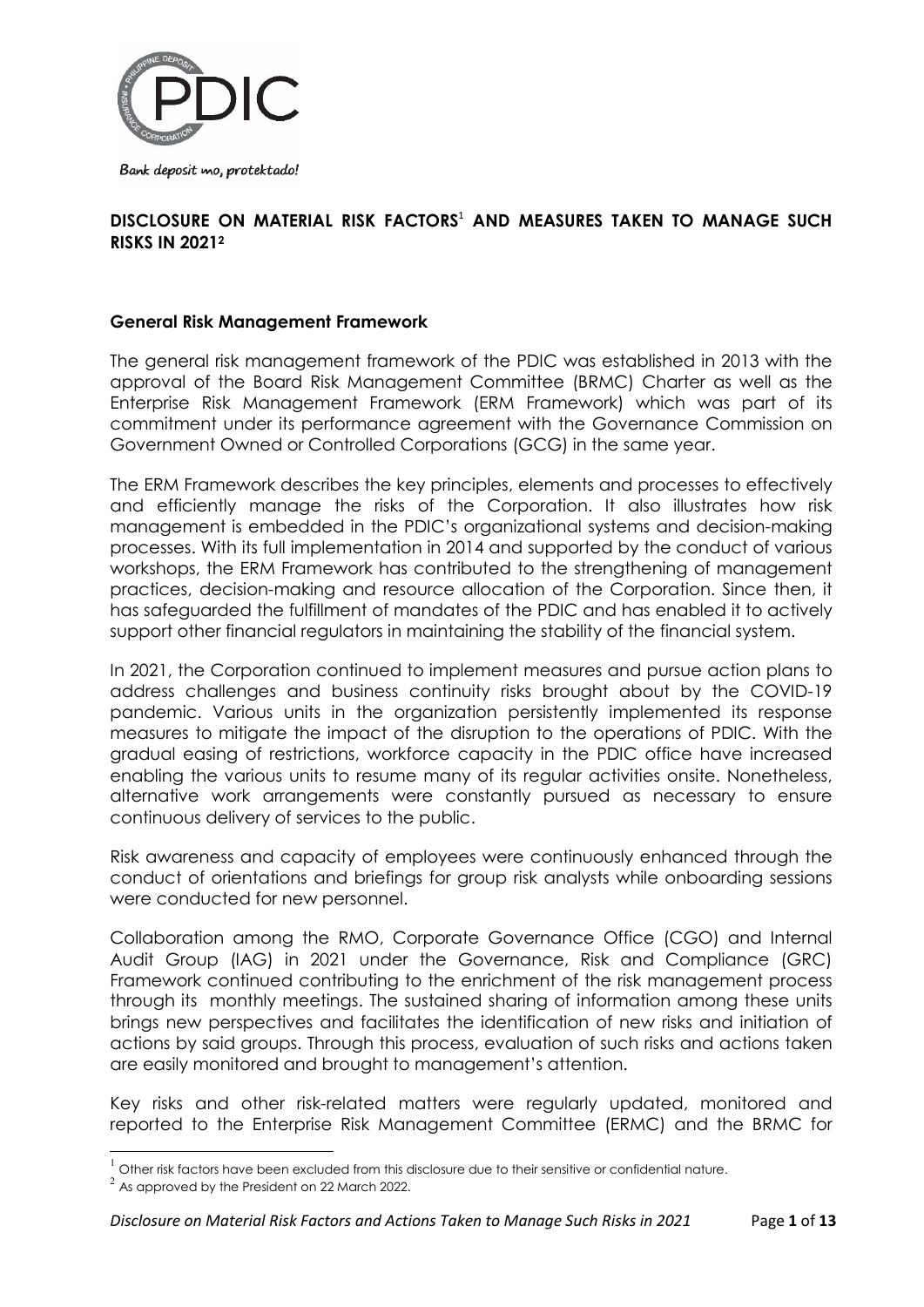discussion as evaluated by the concerned units and the RMO. These reports assist top management and the Board Committees in recommending actions to the Board. Regular reporting to the Board on the actions taken and planned mitigation measures provides assurance of Management's commitment to address risks.

#### **Management of Material Risks**

#### **Financial Risks**

The Corporation is exposed to a variety of financial risks such as market risk, credit risk, and liquidity risk. The financial risks are identified, measured and monitored to assess adequately the market circumstances to avoid adverse financial consequences to the Corporation.

#### *Market risk*

The Corporation measures and manages its rate sensitivity position to ensure build-up of its investment portfolio. Special emphasis is placed on the change in net interest income that will result from possible fluctuations in interest rates, changes in portfolio mix and tenor.

#### *Credit risk*

Credit risk to the Corporation may refer to the following risks:

(a) loans granted to operating banks needing financial assistance will not be paid or collected when due; or

(b) non recovery of subrogated claims receivables; or

(c) for advances made for receivership and liquidation expenses; or

(d) when investing activities are not prudently exercised to consider risk/reward relationships of market factors and established parameters.

PDIC exercises prudence in the grant of financial assistance based on the provisions of its Charter and its exposures to credit risks cognizant of its mandate to safeguard the interest of the depositing public and contribute to the promotion of financial stability. This is managed through regular offsite monitoring and periodic examination of assisted bank's financial operation and strict monitoring of compliance with the terms and conditions of the financial assistance agreements.

The Corporation likewise mitigates such risk through the collateral requirements to secure the loan granted to assisted banks as part of its sources of payment.

On management of its investment, the Corporation is allowed to invest only in obligations of the Republic of the Philippines (ROP) or in obligations guaranteed as to principal and interest by the ROP.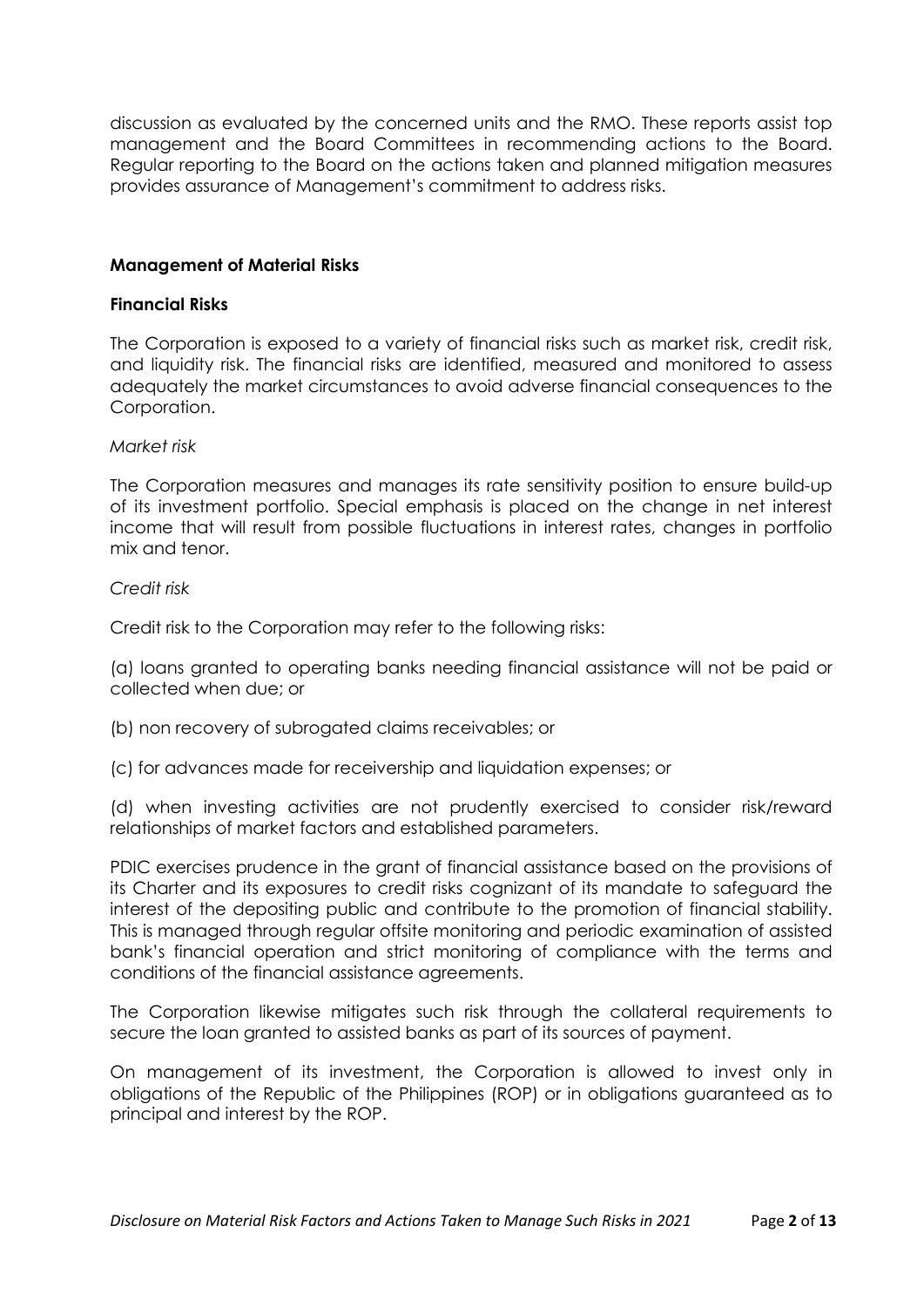#### *Liquidity risk*

Liquidity risk is the adverse situation when the Corporation encounters difficulty in meeting unconditionally the settlement of insurance calls and its obligations at maturity. Prudent liquidity management requires that liquidity risks are identified, measured, monitored and controlled in a comprehensive and timely manner. Liquidity management is a major component of the corporate-wide risk management system. Liquidity planning takes into consideration various possible changes in economic, market, political, regulatory and other external factors that may affect the liquidity position of Corporation.

The liquidity management policy of the Corporation is conservative. PDIC maintains optimal liquid cash funds to adequately finance its mandated activities and other operational requirements at all times. The Corporation's funding requirements are generally met through any or a combination of financial modes allowed by law that would give the most advantageous results. Senior management is actively involved in the Asset Liability Committee headed by the President with most of the Executive Committee as members.

The Corporation is authorized to borrow from the BSP and from designated depository or fiscal agent of the Philippine Government for insurance and financial assistance purposes. In 2020, the PDIC Board approved a contingency funding plan that will ensure funding support in the event of a financial crisis. As an integral component to financial crisis management, the financial crisis communication plan was likewise approved by the Board in 2020.

The Corporation, with the approval of the President of the Philippines, upon the recommendation of the Department of Finance, is also authorized to issue bonds, debentures, and other obligations, both local or foreign, as may be necessary for the purposes of providing liquidity for the settlement of insured deposits and the implementation of bank resolution.

### *Capital Management*

PDIC aims to maintain a Deposit Insurance Fund (DIF) to Estimated Insured Deposits (EID) ratio of at least five and one half percent and continue building it up to eight percent (5.5% - 8%) which the Corporation's Board of Directors adopted in 2017 as a measure of capital adequacy.

The target ratio range represents the ability of the Corporation to cover anticipated and unanticipated risks in the banking system to promptly respond to possible insurance calls and financial assistance to banks, as may be warranted, towards maintaining the faith and confidence in the Country's banking system.

A report on Risk Classification of Banks is presented quarterly to the Board in order to determine the number of banks considered at risk and their corresponding risk exposure, represented by the banks' estimated insured deposits. This report serves as inputs to the DIF adequacy targeting conducted by the Corporation, as well as for planning and budgeting activities attendant to bank closure.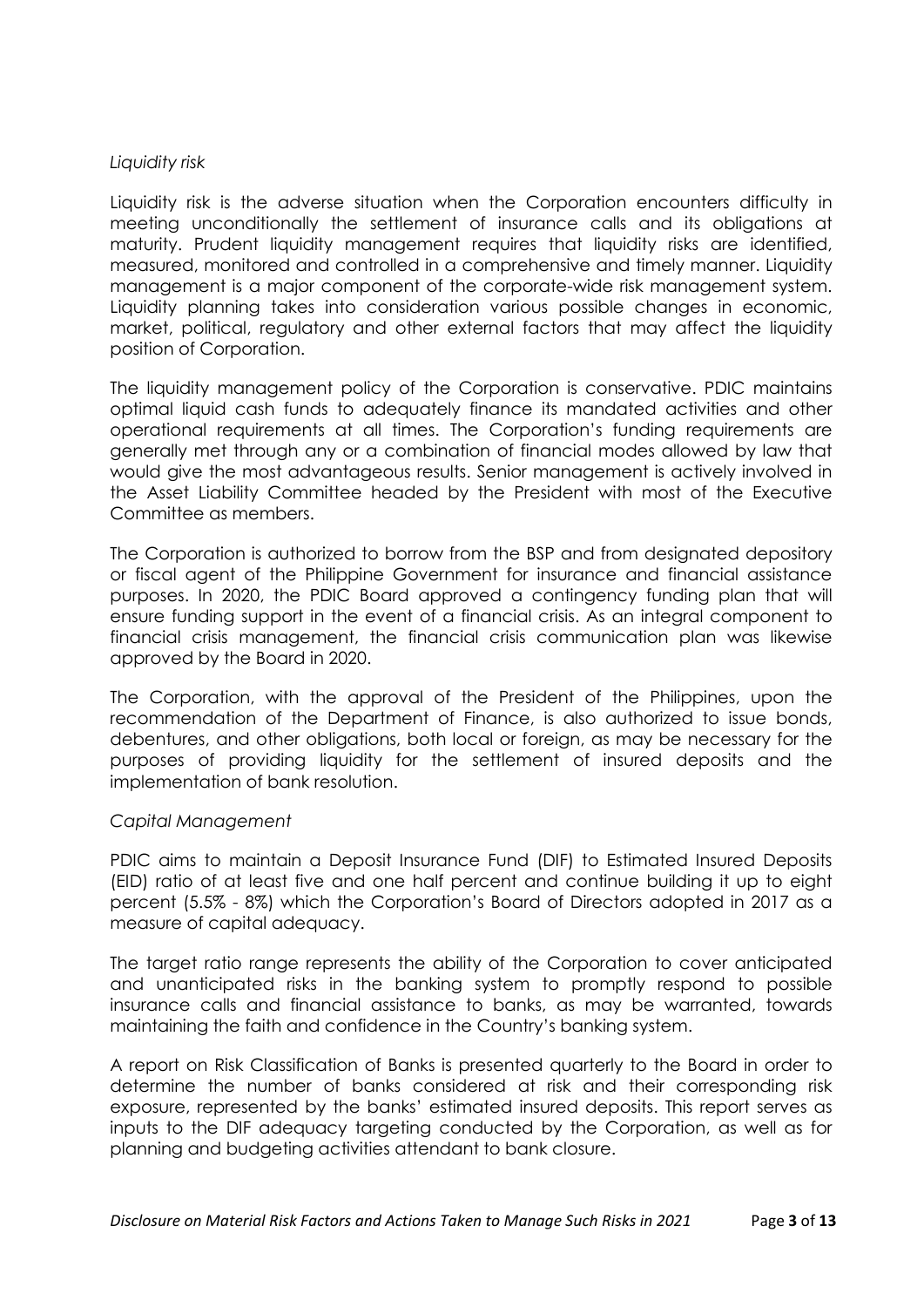### *Other Financial Risks*

Aside from its regular activities to mitigate risks to the DIF, PDIC actively participates as a member of the Financial Stability Coordination Council (FSCC). Together with key financial regulators as members, namely, the Bangko Sentral ng Pilipinas (BSP), the Department of Finance (DOF)- Bureau of Treasury (BTr), the Insurance Commission (IC) and the Securities and Exchange Commission (SEC), PDIC contributes in the active monitoring, surveillance, mitigation or resolution of risks in the financial system. PDIC is guided by a set of guidelines setting forth the course of actions that it shall pursue in normal times and during a financial crisis.

### **Business Continuity Risks**

Business continuity risks refer to the failure to deliver critical services in the event of disaster or crisis.

In 2021, risks brought about by the COVID-19 pandemic remained to be a major concern of risk management in PDIC specifically its impact to the continuous delivery of services by PDIC.

Alternative work arrangements continued to be implemented during heightened alert levels with increased onsite capacity as restrictions eased toward the latter part of the 2021. To ensure the continuous and efficient delivery of services and enhance the productivity of PDIC personnel under such alternative work arrangements, ICT systems and infrastructure support projects were provided, including:<sup>3</sup>

- 1. Shift from PC desktop workstations to laptops to support WFH arrangements.
- 2. Use of DICT issued digital signature.
- 3. Online collaboration tool (MS Teams)
- 4. Upgraded Primary Internet; further upgrading of secondary Internet facility
- 5. On-line IT Support

- 6. PDIC Text Blast Facility
- 7. Attendance Monitoring System for WFH personnel
- 8. Cloud First Policy on all IT Systems Project
- 9. Remote access to database systems and servers through Virtual Private Network (VPN) for WFH personnel
- 10. Use of Multi-Factor Authentication (MFA) System as an added layer of protection to data held in corporate computers and making it more difficult for

<sup>&</sup>lt;sup>3</sup> Attachment B of Memo on Report on Corporate Performance for CY 2021 dated 17 January 2022, p. 3.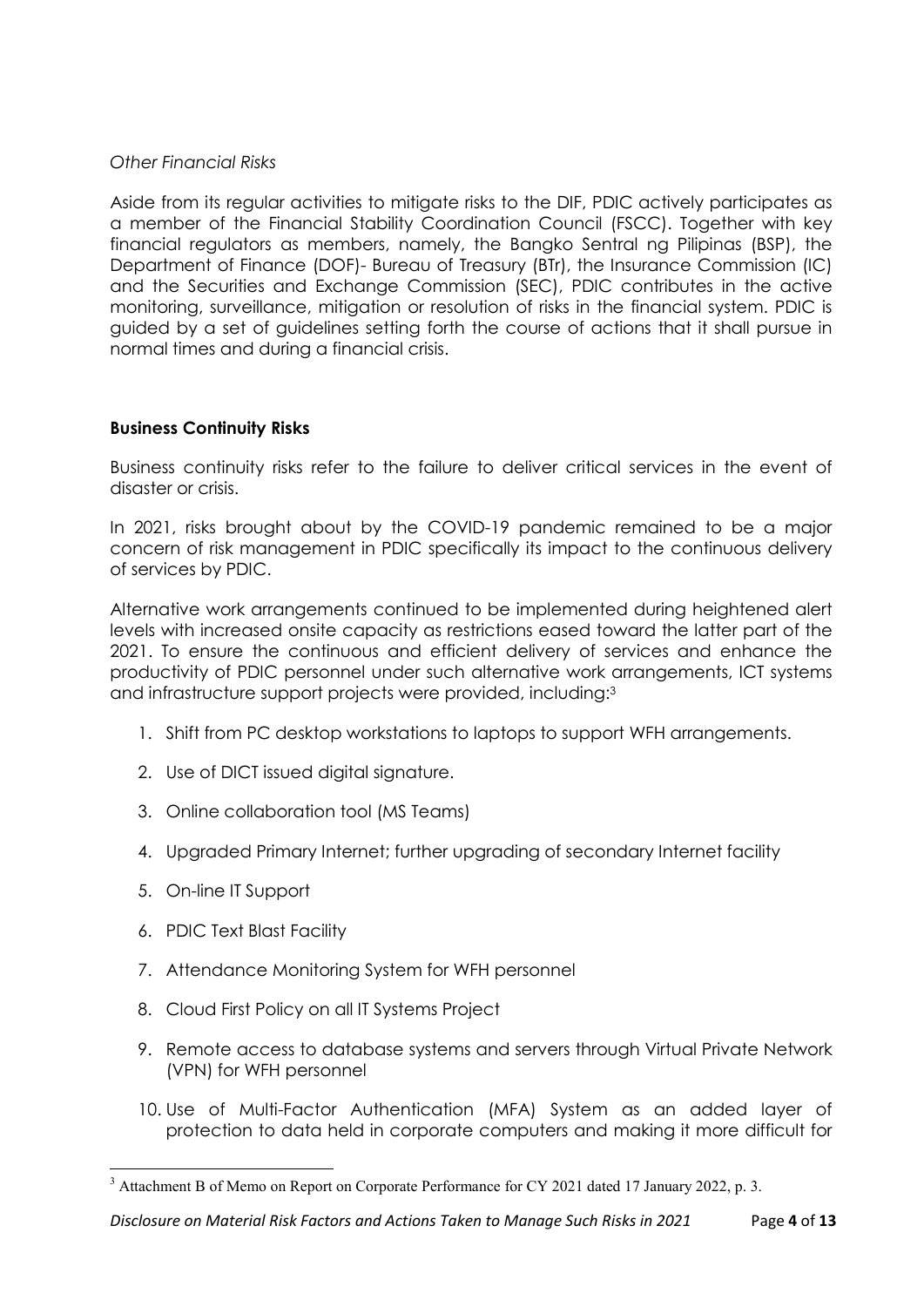potential hackers to exploit and get personal information, potentially resulting in a corporate network breach.

Online filing and payments of claims for insured deposits were continually implemented for the convenience and safety of depositors, through the following modes:

- Web-based claim form made available in the PDIC website depositor's corner
- Landbank Cash over the Counter payments made through all branches Philippine Postal Corporation (Postal Money Order/Delivery Express Mail Service)
- DBP Multi-Channel Disbursement Facility for payment of insured deposits via direct credit to depositors' bank accounts and e-wallets (e.g. G-cash).

Receive, Process and Mail mode of claims settlement operations were continuously adopted in 2021.

To ensure continuity of receivership and liquidation activities, the Corporation has continuously adopted the Pack and Leave mode of takeover operations and online filing of claims against the assets of the bank.

The foregoing notwithstanding, operations at the Public Assistance Center (PAC) in the PDIC office remained open attending to both walk in and "by appointment" clients subject to compliance with health protocols.

The Standard Operating Guidelines and Instructions on Business Continuity which was approved by the Board in 2018, was reviewed and updated to address gaps noted during the pandemic and to incorporate new policies, procedures to better address business continuity risks. The significant revisions include the preparations and contingency plans for a pandemic scenario and adoption of alternative work arrangements where mobility of personnel is restricted or in case of unavailability of the primary business site.

Observance of health and safety protocols were maintained including the COVID-19 testing of personnel assigned on field, contact tracing, provision of basic medicines and medical supplies to infected employees, provision of shuttle services personal protective equipment and medical supplies for traveling employees, coordination with local government units for the vaccination of personnel, disinfection and reconfiguration of work areas for maintaining social distance, and procurement of needed equipment, facilities, infrastructure or systems.

An active communication and information campaign was continuously carried out to ensure that stakeholders of the Corporation are constantly and consistently informed of the health protocols and the need to strictly observe these to prevent the further spread of the virus. Such activities shall continue in 2022 or until the cessation of the public health emergency.

The gradual transfer to the newly renovated PDIC Building in Pasong Tamo from the SSS Building in Ayala Avenue, Makati was likewise initiated toward the last quarter of 2021. The renovations were designed for the enhancement of its operations as well as improve the safety and security of PDIC personnel and its properties. The staggered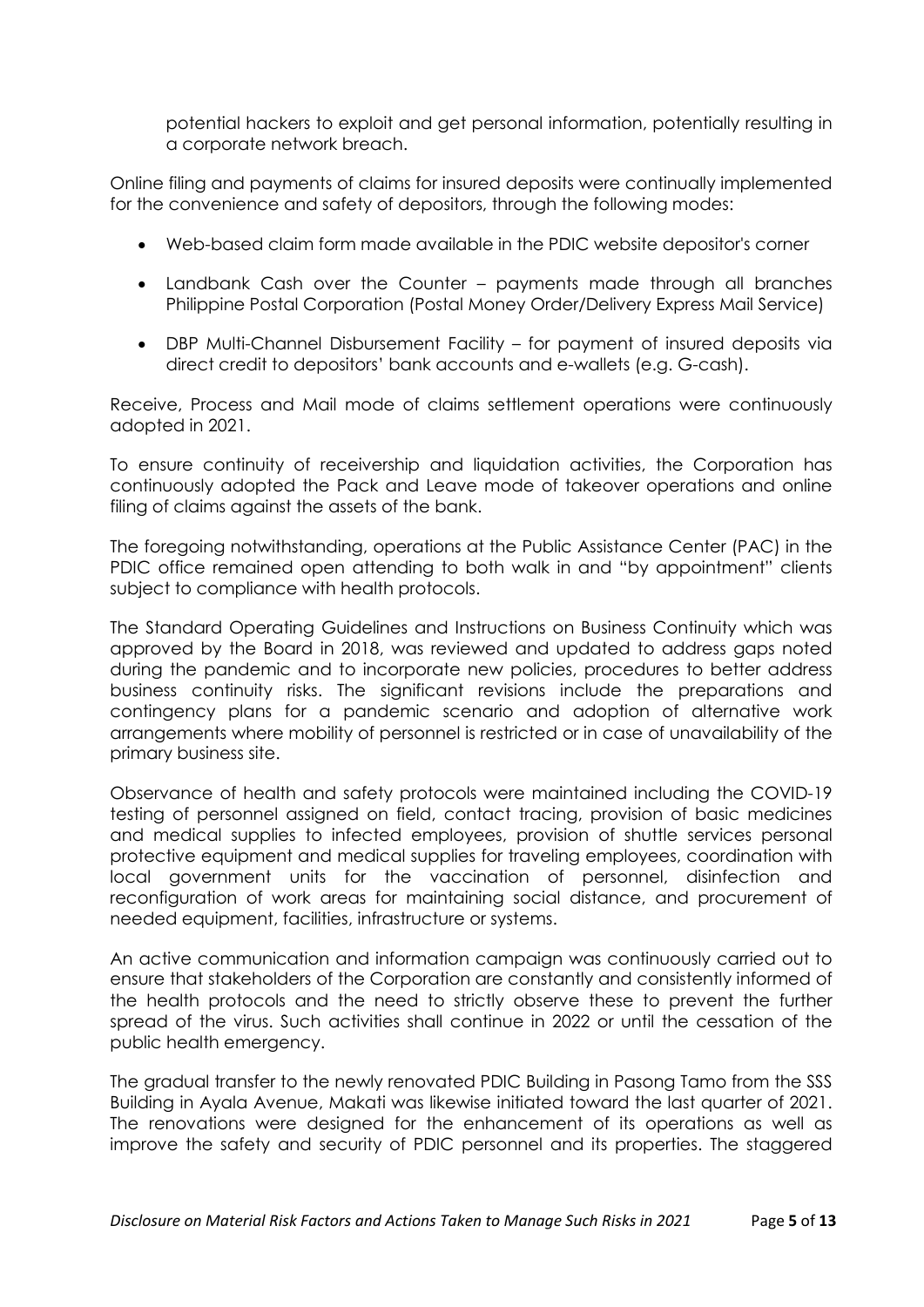move-in of units was meant to ensure PDIC's uninterrupted delivery of its services to the public.

All these developments contribute to the organizational resilience of the Corporation which it has been steadily enhancing throughout the years through the continuous installation and maintenance of safety and emergency equipment, conduct of simulations, drills and trainings on first-aid, fire safety and security.

## **Reputational Risks**

Reputational risks pertain to the negative publicity regarding PDIC's business practices which, whether true or not, will cause diminution of trust of stakeholders, dissatisfaction of clients, costly litigation, or revenue reduction.

### *News and Social Media Monitoring*

To monitor developments and proactively manage the reputation of the Corporation, an external service provider is continuously engaged to monitor daily news reports related to PDIC and in the banking and finance industries published on traditional and online media; and monitor mentions/posts on PDIC and public/stakeholder sentiment regarding the Corporation on social media.

### *Customer Handling*

Guidelines on customer handling were continuously observed in 2021. These guidelines were approved as early as October 2017 to address the reputational risks that may be brought by complaints from PDIC's stakeholders. It lays down the standards on customer assistance and on handling of queries, requests and complaints (QRCs) in the Corporation from receipt to final resolution whether at the PDIC home office or during field operations. The guidelines are supplemented by an internal protocol for evaluating complaints filed by stakeholders.

Implementation of the guidelines on customer handling was further supported with the creation in 2018 of a unit dedicated to responding to QRCs within the Receivership and Liquidation Sector specifically to facilitate centralized handling of QRCs related to the Corporation's receivership and liquidation function. All these measures ensure that stakeholder concerns are addressed as promptly and effectively as possible.

In 2021, the negative impact of the enhanced community quarantine on depositors, borrowers, creditors, lessees, buyers of properties and other relevant stakeholders of closed banks payment were alleviated through the grant of reliefs by PDIC for payments and extending the period for filing of claims against the closed banks which include the following:<sup>4</sup>

 Moratorium on Loan Payments, Installment Payments for Real Properties, and Lease Payments during the Community Quarantine Period in 2020

<sup>4</sup> Ibid.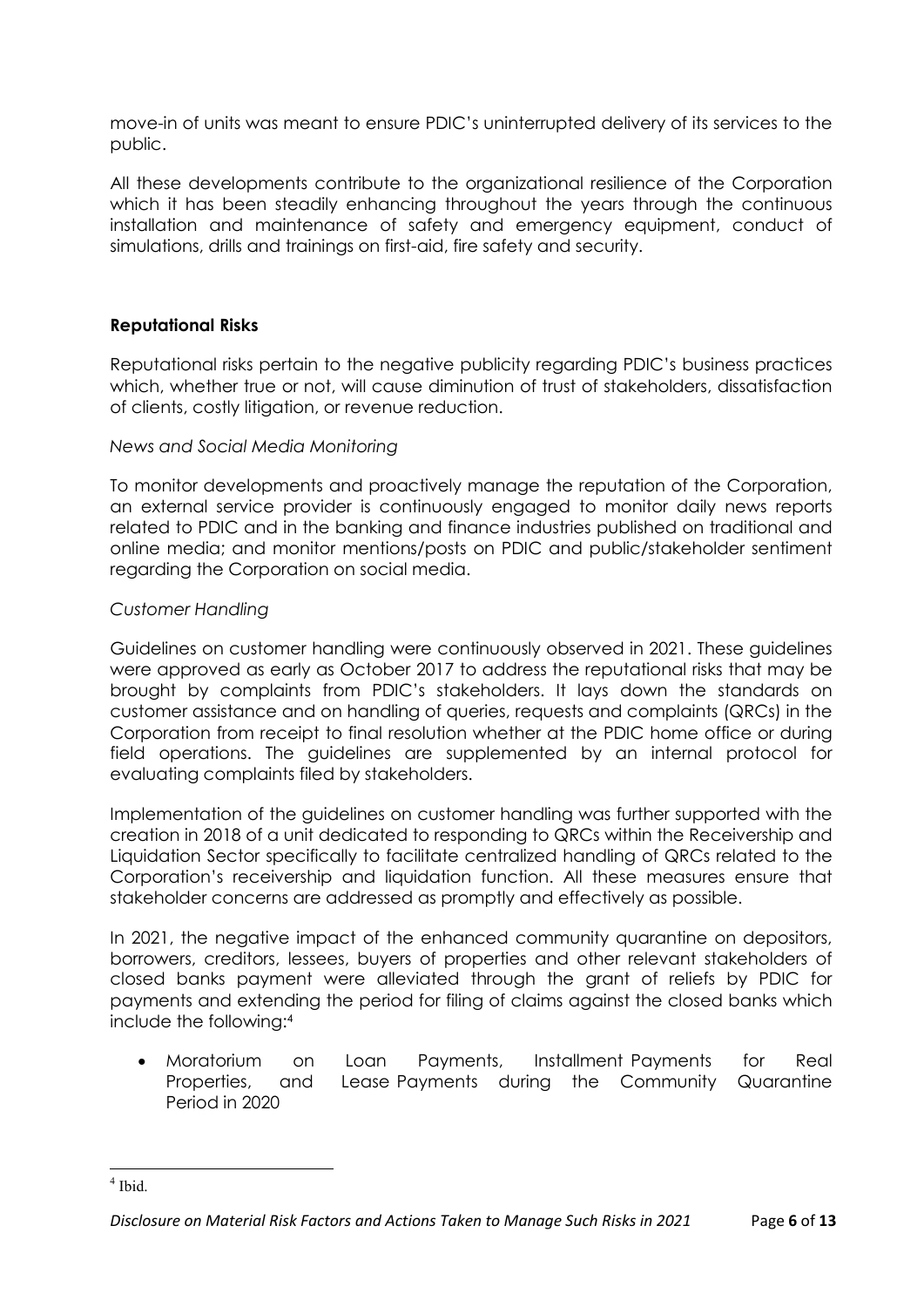- Extension by 60 days of the statutory deadline of two (2) years for the filing of claims for deposit insurance covering banks closed from 2018 to the 1st quarter of 2020.
- The Closed Bank Loan Incentive Program (CLIP) for borrowers was implemented starting July 1, 2021.

Such measures were likewise intended to protect the interests and welfare of the stakeholders while securing their trust and confidence in the Corporation.

Efforts to adhere to the Ease of Doing Business law (Republic Act 11032) continued in 2021. Under its Citizen's Charter, which was updated in September 2021, PDIC affirmed, among others, its commitment to respond promptly to queries and requests of its stakeholders, to assist them with courtesy, sensitivity and openness, process transactions with utmost efficiency and resolve to improve its performance and deliver its services that its clients deserve.

In consideration of the new normal (ie. new working or living conditions under the current health crisis), however, turn-around times (TAT) for delivery of services were likewise reviewed and adjusted as necessary subject to approval of the GCG. This is still to acknowledge some constraints in view of the COVID-19 pandemic and to manage its stakeholders' expectations.

### *Quality Management*

In 2021, PDIC maintained its various ISO Certifications for its Claims Settlement Operations, Assessment of Member Banks, Real Property Disposal Operations, Loans Management and Bank Examination including support processes with its recertification in 2021 under the ISO 9001:2015 Quality Management System standards.

Such re-certifications not only provided quality assurance to the Corporation's stakeholders on its frontline services but likewise demonstrated the Corporation's resilience and reliability in the delivery of quality services despite the current health crisis.

### *Stakeholder Engagement & Communication*

The PDIC continuously monitors the news and public/stakeholder sentiment or perception over mainstream media and on social media. Management is provided with daily news alerts published or broadcast through traditional/online media, and quarterly updates on media presence/ impact through media analytics. Pertinent news items which may adversely affect corporate reputation are promptly referred to Management. When required, clarifications are made through letters to the editor or columnist for rectification. Radio or TV Interviews through live guesting or phone patch by the designated PDIC official is likewise employed to address issues raised in the media. Meanwhile, questions, requests and concerns posted by clients and stakeholders on PDIC's social media accounts are referred to PAD consistent with the procedures contained in the Customer Handling System. Advisories on recent developments that will have an impact on how services are delivered are announced through the website and social media.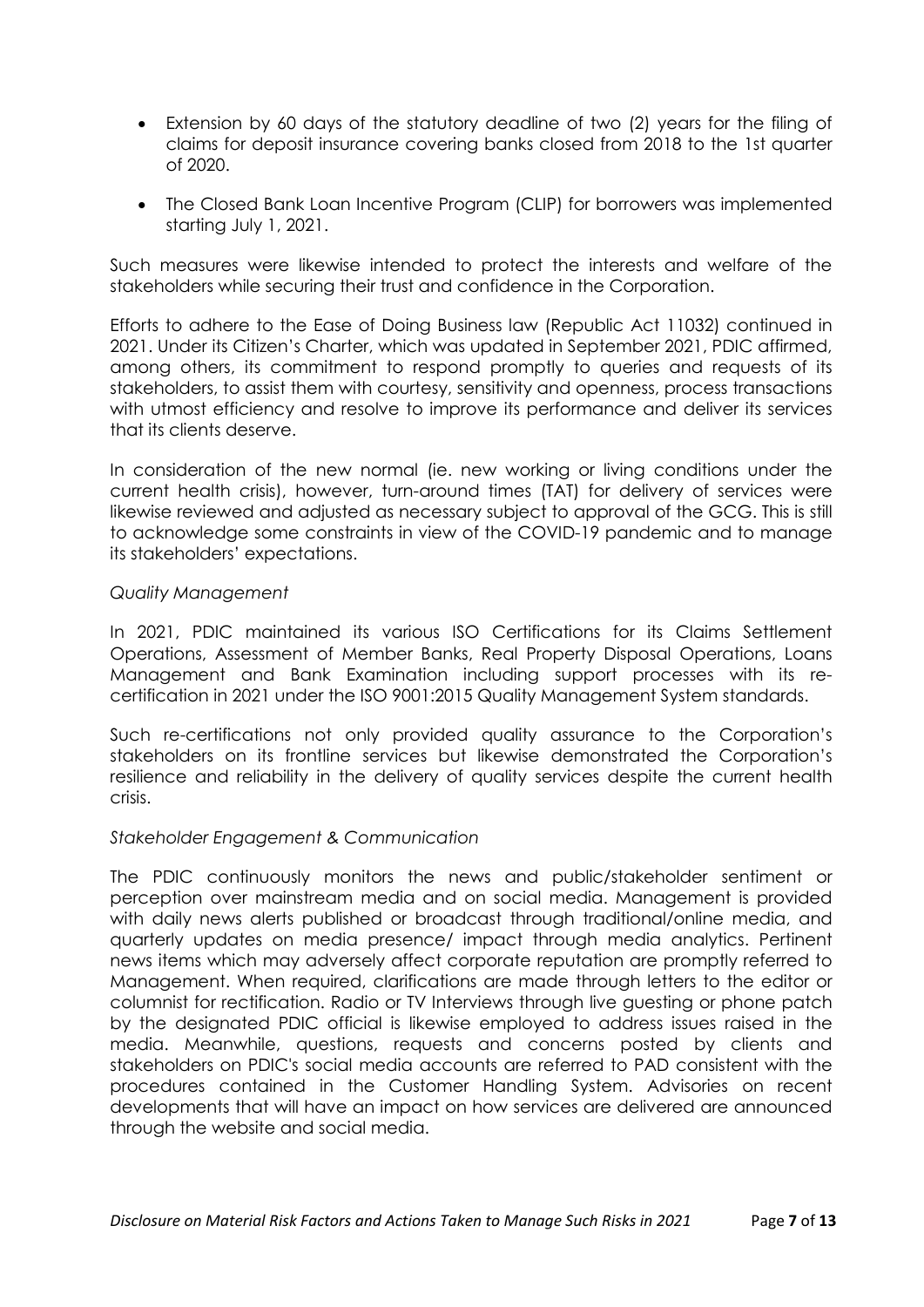From 2020 to 2021, communication with both internal and external stakeholders of the Corporation played a crucial role in safeguarding the reputation of the Corporation during the imposition of quarantine restrictions.

With the use of communication channels such as phone calls, email, text blast and videoconferencing facilities, constant and open communication was ensured between and among PDIC personnel. They were informed of Management's decisions or directives in a timely manner, regarding health protocols, and messages assuring them that their safety and welfare was the Corporation's foremost priority.

Communication with external stakeholders was likewise enhanced in step with the pandemic. The PDIC leveraged digital technology in delivering its messages across to its clients through its official website and social media accounts; and by way of appearances in live-streamed interviews and virtual meetings. External communication through text blasts and traditional media such as through newspapers, radio and TV continued to be carried out to complement the use of social media platforms. For information dissemination particularly to closed bank's stakeholders, PDIC conducted virtual or online Depositor Borrower's Forum (DBF) in lieu of the physical DBF.

A crisis communication plan is in place since 2020 in support of the approved PDIC Financial Crisis Management and Resolution Framework.

### *Collaboration with International Partners<sup>5</sup>*

PDIC continues to collaborate with international partners on deposit insurance, particularly with the International Association of Deposit Insurers (IADI) and Deposit Insurance Agencies (DIAs) of other countries. PDIC Senior Officials led by President Tan attended the 19th IADI Asia-Pacific Regional Committee (APRC) Annual Meeting in August 2021. The Annual Meetings is an opportunity for PDIC to dialogue with the members and establish mutual cooperation and understanding in the areas of research, technical assistance, training and outreach programs and initiatives. PDIC, led by President Tan, also participated in the APRC CEO Dialogue last August 5, 2021. The Dialogue, with the theme "Post Pandemic Imperatives: Strategic Leadership and Excellence", tackled the appropriate strategic role and authority of deposit insurers in times of COVID-19 pandemic and crisis amid changing economic and financial landscape, including key priorities and strategic pivot needed. Moreover, the Dialogue also discussed the strategic roles and key competencies necessary for deposit insurer leadership teams and employees in the future.

Apart from attending meetings, the PDIC also participated in surveys conducted by the IADI and other DIAs. PDIC further conducted four (4) Web Talks covering global issues that concern Deposit Insurance in collaboration with other DIAs.

### **Operational Risks**

Operational risks refer to loss or damage that may be suffered by the Corporation resulting from inadequate or failed internal processes, systems or policies, employee errors and from external events.

 $<sup>5</sup>$  Ibid., p. 4</sup>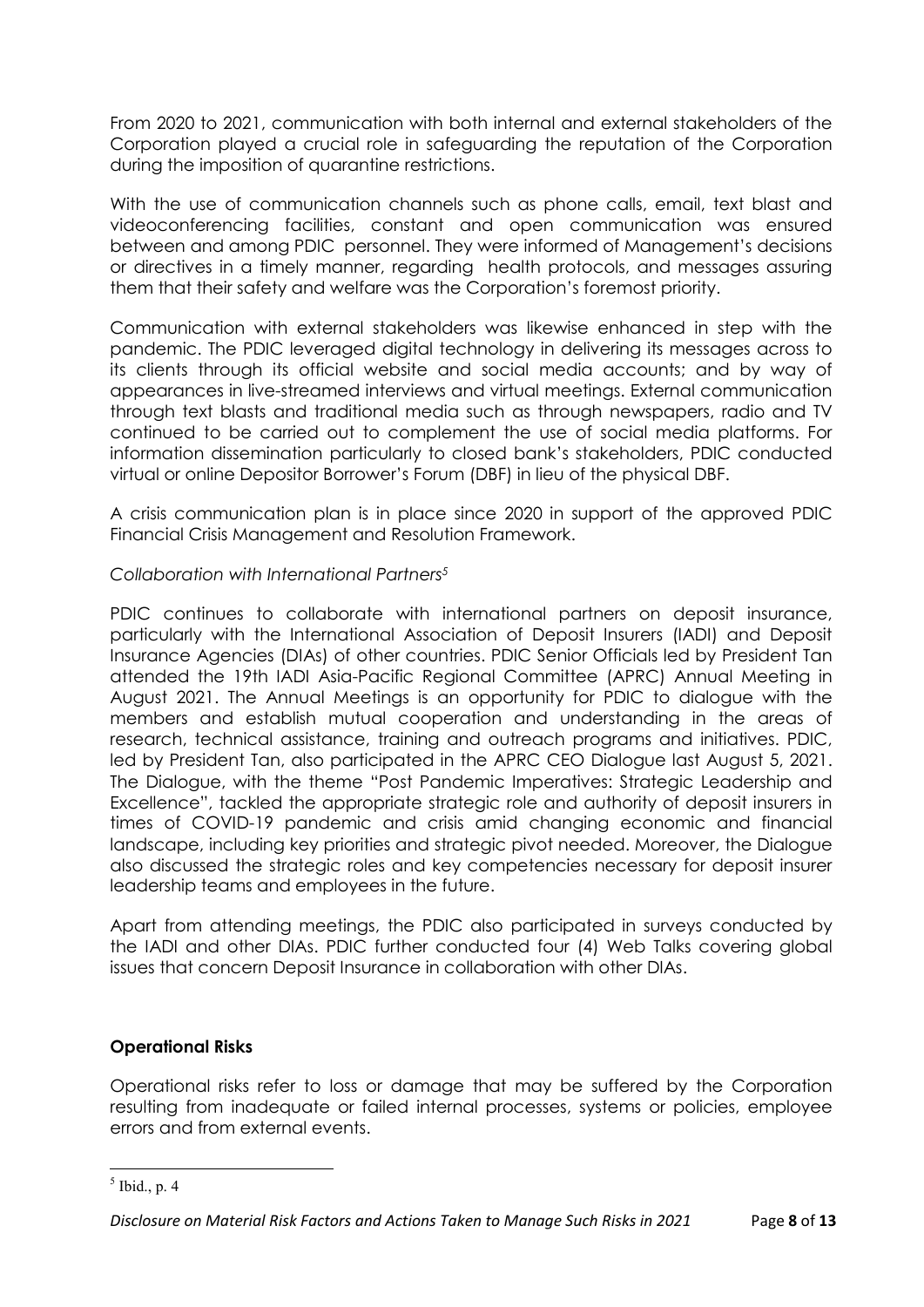With the continuous issuance by the National Government of alert levels with ensuing quarantine measures and other health protocols to address the current public health emergency, the Corporation has unceasingly implemented its guidelines on business continuity and issued additional polices to ensure uninterrupted delivery of the Corporation's core services. The Corporation pursued measures and exhausted all available remedies for it to continue its operations whenever allowed by the new regulations. Accordingly, the Corporation implemented alternative work arrangements as well as innovative processes and systems to address operational constraints that came as a result of the quarantine restrictions.

# *Claims Settlement, Receivership and Liquidation*

Operational risks are mitigated with the continuous conduct of virtual or online depositors -borrowers' forum (DBF) as mentioned, implementation of the Pack and Leave mode of takeover operations, as well as the Guidelines on Project Management Approach to Bank Closure which was approved in December 2017. The guidelines ensured efficient and effective management of takeover operations of closed banks and prompt settlement of insured deposits.

For claims settlement, the Insurance Claims System was upgraded to expedite processing and settlement of claims for insured deposits.<sup>6</sup> Likewise, as abovementioned, the Receive, Process and Mail for claims settlement operations was continuously adopted in 2021 and online filing and payments of claims for insured deposits is still being implemented through: (a) the web-based claim form in the PDIC website; (b) Landbank Cash over the Counter; and (c) DBP Multi-Channel Disbursement Facility.

To address in an integrated manner the need to reduce closed banks and corporate loan and ROPA portfolio and comply with the Rules on Liquidation of Closed Banks on the 5-7 years termination of liquidation proceedings, the Board approved in 2021 the shift in Corporate target from "reduction" of the loan and ROPA portfolio to "Asset Disposal Plan preparation".

In support thereof, strategies for disposal of acquired assets and loan resolutions were continuously refined with the intention of converting the portfolio of the assets being managed by the PDIC into cash and in the process, reducing costs, to optimize recovery for the benefit not only of PDIC but of closed banks' creditors. In 2021, the following programs were implemented to support reduction of non-cash portfolio:<sup>7</sup>

- Electronic bidding of properties which started on April 8, 2021.
- Sale of pieces of artwork were through online auction.
- The Closed Bank Loan Incentive Program (CLIP) for borrowers was implemented starting July 1, 2021.

CLIP is an easy payment and zero penalty initiative that offers substantial discounts to closed bank borrowers with principal loan balances of P1.0 million and below who will opt to pay through a one-time cash settlement.

 6 Ibid.

<sup>7</sup> Ibid.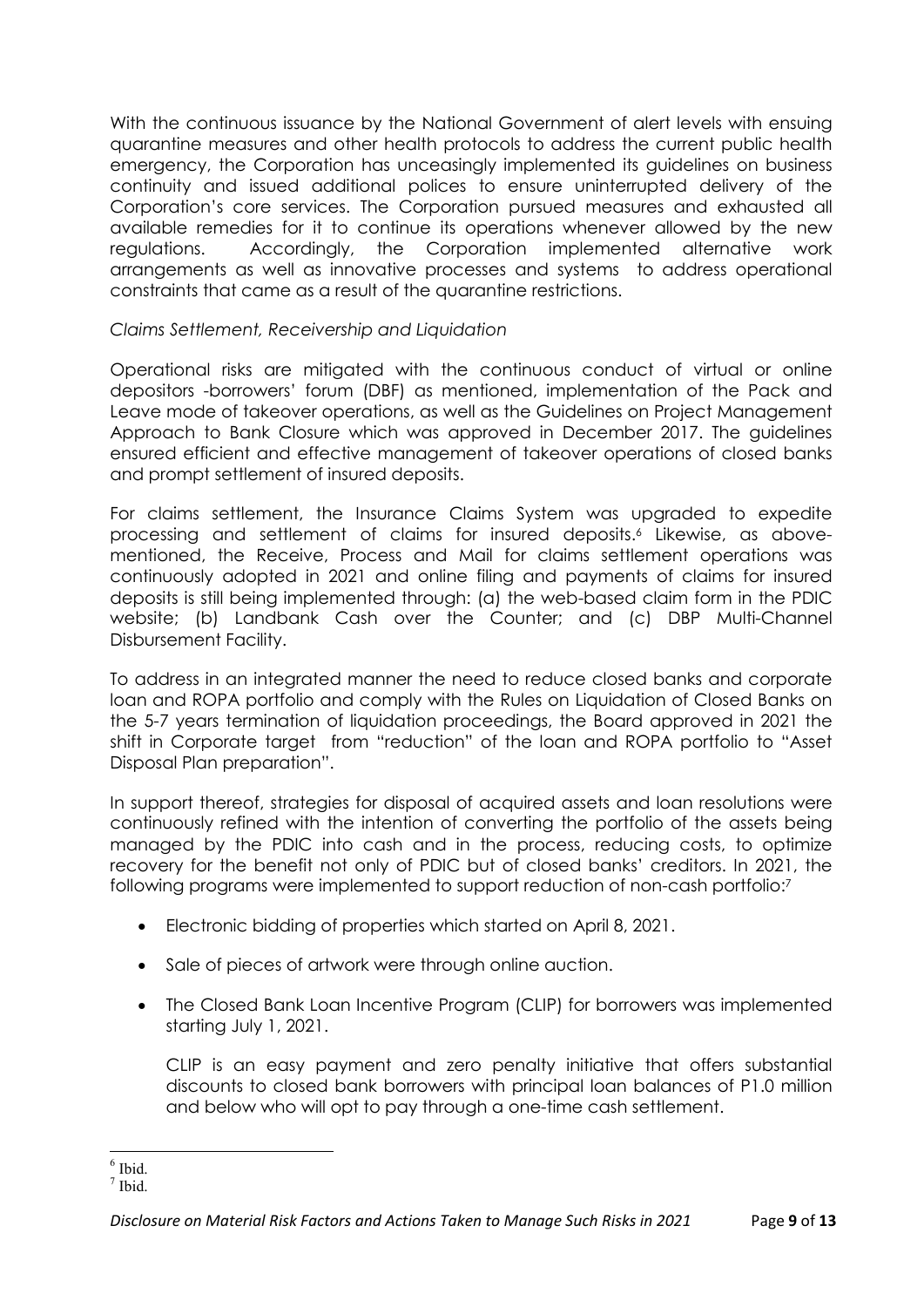Other disposal strategies were maintained which included the strengthening of marketing efforts through more aggressive advertising campaigns and maximizing the use of social media. Benchmarking with other government agencies on their disposal and recovery practices were continuously undertaken to adopt best practices in asset disposal and recovery.

These guidelines and strategies were continuously in force in 2021 notwithstanding the quarantine measures and were implemented as far as feasible or practicable considering the health protocols and travel restrictions in place. Modifications were introduced to processes where necessary to ensure safety of personnel while ensuring continuous delivery of public services.

Some processes or services requiring face-to-face interactions (e.g. Public Assistance Center Services or filing of claims) were still made available, albeit on a lesser scale to comply with physical distancing requirements. Alternative modes were nonetheless made available through online or electronic channels as above-mentioned (e.g. filing of claims through email) to address the limitation.

To boost the Corporation's preparedness level and to address operational risks that may arise in the event of a financial crisis, the Board of Directors approved in December 2021 the Manual on Takeover and Claims Settlement Plans for Domestic Systemically Important Bank. Specifically, the Manual aims to contribute to financial stability by ensuring financial crisis preparedness during a DSIB closure through efficient, orderly and organized conduct of Takeover and Claims Settlement Operations of a DSIB.

### *Bank Examination & Resolution*

Bank examination methodologies are constantly enhanced to strengthen PDIC's capability of assessing the safety and soundness of an examined bank's deposit operations to better protect the Deposit Insurance Fund and depositors.

To further mitigate operational risk and to align with the government's initiative in promoting ease of doing business, the criteria, requirements and processes for the grant of PDIC consent on proposals for mergers, consolidations, and purchase of assets and assumption of liabilities (MCA) among banks without financial assistance were revised in December 2018. A Memorandum of Agreement on the Procedures for Applications for MCA of Banks was signed on 29 October 2021 by the PDIC, BSP, Securities and Exchange Commission, Cooperative Development Authority, and Philippine Competition Commission. The Implementing Guidelines are for finalization and approval by the Agencies and will be issued through a Joint Circular in the first quarter of 2022 after the exposure of the draft Guidelines to banks.<sup>8</sup>

Offsite examination of banks was still conducted as alternative mode in 2021 in cases where travel restrictions due to the pandemic are in effect while some banks were examined under the blended examination mode (i.e., mix of onsite and offsite examination). With the provision for facilities to enable personnel to work remotely, other bank examination and resolution processes and services were implemented and delivered with minimal disruption.

<sup>8</sup> Ibid., pp. 1-2.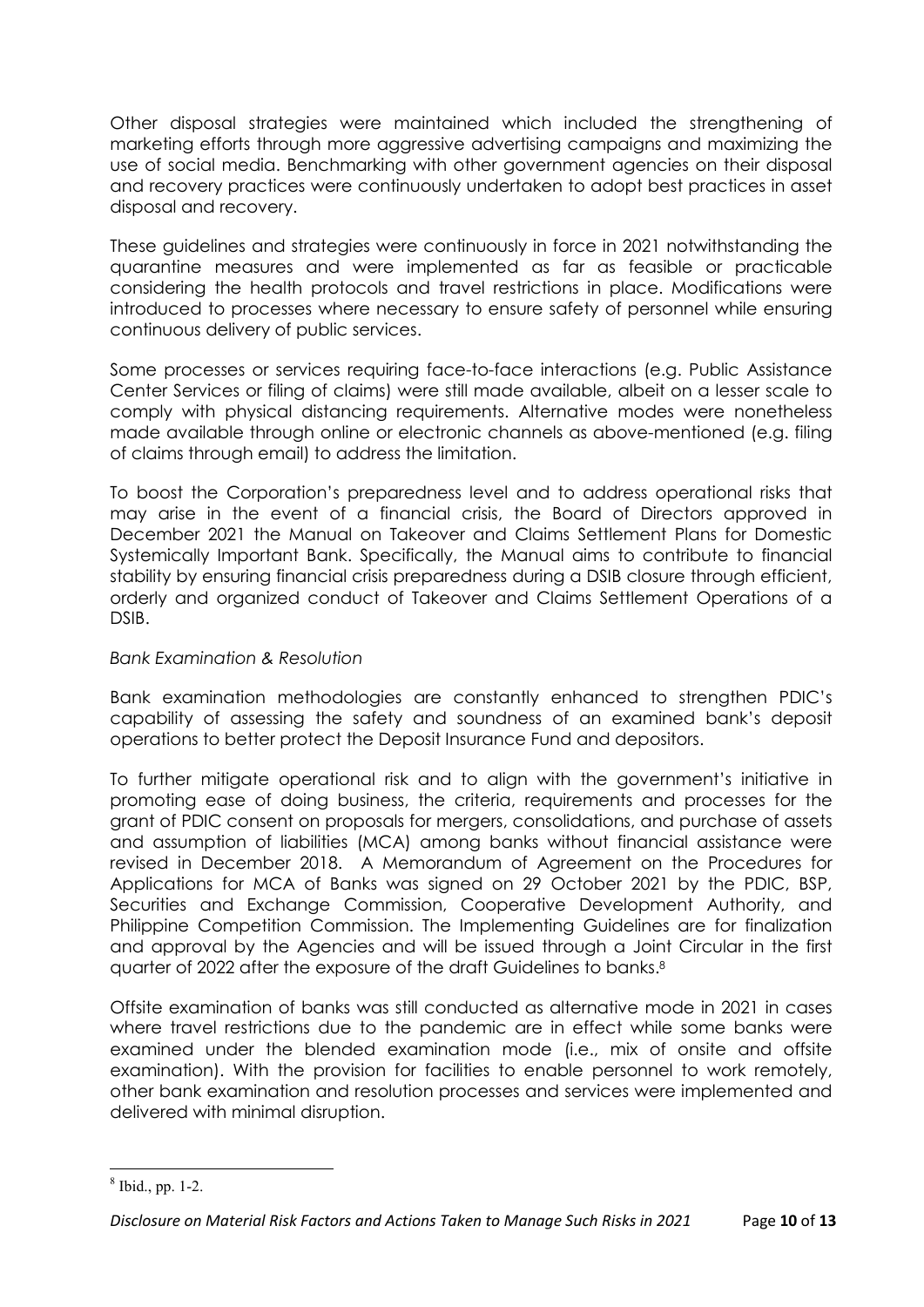*Human Resources Administration and Organizational Development*

In 2021, critical positions were continuously identified and strategies were implemented to attract new employees including enhanced publications of vacancies, continued adoption of the revised qualification standard, and streamlined recruitment, selection and placement procedures.

Plantilla items for critical functions including items for casual personnel who will be performing regular functions were also identified, created and filled-up to augment the current plantilla of the Corporation and to facilitate the performance of functions of the various units. Casual positions were also created for HRG to address current target in recruitment and promotion of personnel and to prepare the requirements for the implementation of the new Organization Structure and Staffing Pattern (OSSP).

The Succession Planning Program (SPP)- Phase I continued with the implementation and monitoring of Individual Development Plans of the SPP participants to ensure their preparedness to assume higher positions that are vacated due to retirement/separation of officers.

The new Organizational Structure and Staffing Pattern (OSSP) was approved by the Board in November 2021 to enable PDIC to meet its Human resource requirements. The OSSP intends to provide a supportive organization structure for greater efficiency, effectiveness and responsiveness of PDIC in addressing the concerns of its stakeholders. After placement of incumbents therein, the remaining vacant items will be opened for promotion and hiring.

## **Legal Risks**

Legal risks refer to the potential that unenforceable contracts, lawsuits, or adverse judgments can disrupt or otherwise negatively affect the operations or conditions of PDIC.

Coordinated activities and consultations with various agencies including the Department of Justice (DOJ), the Office of the Government Corporate Counsel (OGCC), Department of Finance (DOF) and the Bangko Sentral ng Pilipinas are continuously conducted by PDIC to address legal issues.

With the approval of the Rules on Liquidation of Closed Banks (Rules) by the Supreme Court under A.M. No. 19-12-02-SC which became effective on 16 April 2020, the period for liquidation of closed banks have been determined ensuring the prompt resolution of liquidation cases. Concerned units of the Corporation are constantly briefed on the new rules for proper implementation.

In previous years, the PDIC and the Philippine Judicial Academy (PhilJA) conducted Seminar-Workshops on Deposit Insurance, Banking Practices, and Bank Conservatorship and Liquidation. The seminar-workshops provided members of the judiciary with a better appreciation and understanding of PDIC mandates as deposit insurer and

*Disclosure on Material Risk Factors and Actions Taken to Manage Such Risks in 2021* Page **11** of **13**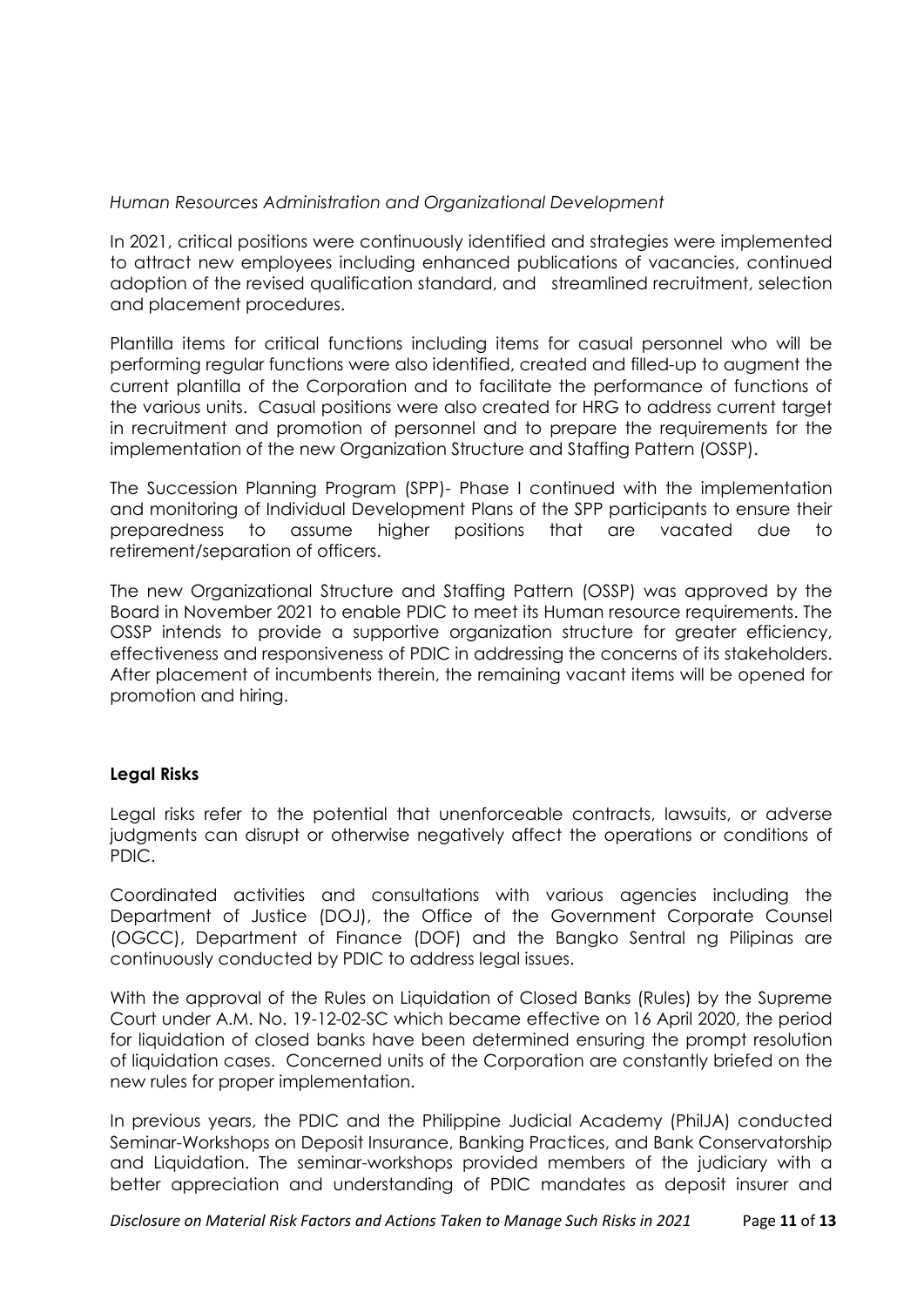receiver of closed banks, under the amended PDIC Charter as it granted PDIC with enhanced authorities to strengthen depositor protection, resolve problem banks, and hasten the liquidation of closed banks.

# **Regulatory & Compliance Risks**

Regulatory and compliance risks are brought about by changing regulations that may threaten the Corporation's competitive position and its capacity to efficiently conduct its operations. It includes exposure to legal penalties, financial forfeiture and material loss an organization faces when it fails to act in accordance with industry laws and regulations, internal policies or prescribed best practices.

These risks are mitigated through the continuous identification and monitoring by the process owners as well as monitoring by the Corporate Governance Office (CGO) of critical compliance requirements (e.g. laws, rules and regulations) from various regulatory bodies including the Governance Commission for GOCCs, Civil Service Commission or the Commission on Audit. The Internal Audit Group, likewise, further reviews critical compliance requirements through its regular Compliance Audit activities.

Various units are regularly alerted on new compliance obligations and reminded on existing obligations through regularly reports to the EXCOM by the CGO.

With the ongoing pandemic, challenges remain in 2021 in monitoring and compliance with the laws, rules and regulations issued by the Inter-Agency Task Force for the Management of Emerging Infectious Diseases (IATF-EID), Civil Service Commission and the Ant-Red Tape Authority. The Corporation actively monitors all issuances and promptly issues corresponding internal rules for compliance within the organization.

Among the significant contributions of the Corporation include the remittance of P7.11 billion 2020 dividends in March 2021 to the National Government to help in the fight against the lingering effects of the COVID-19 pandemic.<sup>9</sup>

The PDIC Code of Corporate Governance was also revised to ensure that the same remains relevant and up to date.

## **Information Security & Data Privacy Risks**

Information security and data privacy management ensure that information as well as personal data are protected to safeguard its availability, confidentiality, integrity at all times and to comply with the principles of data privacy. The Corporation continues to keep abreast with trends in information security and data privacy to ensure that Information Technology (IT) risks and privacy risks are controlled.

In 2021, PDIC continually updated its security systems with the upgrading of the firewall, anti-virus or anti-spam software, among others. With the implementation of the workfrom-home policy of the Corporation in response to the imposition of community

 $<sup>9</sup>$  Ibid., p. 3.</sup>